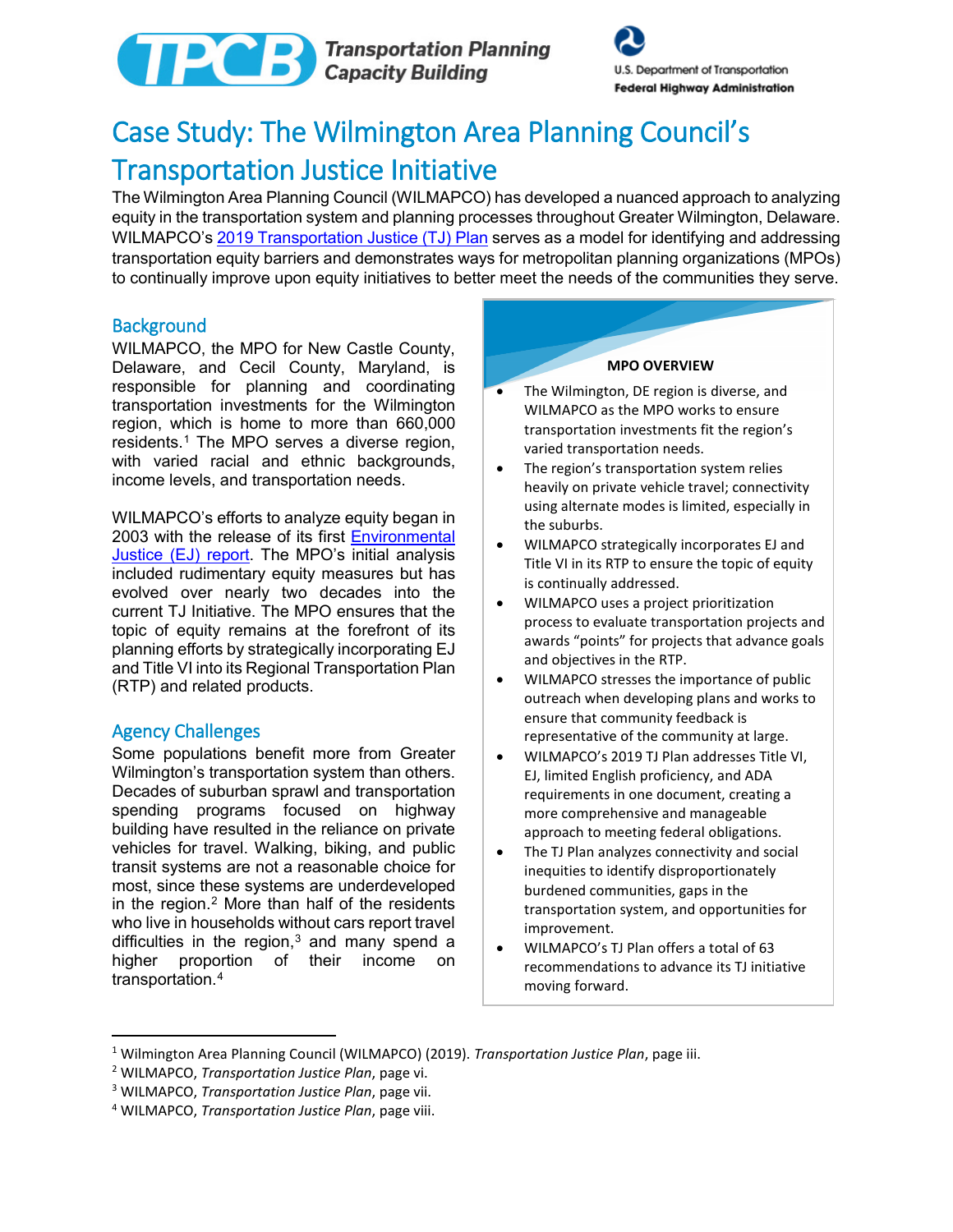



The 2019 TJ Plan identified concerns for low-income communities as well as Black and Hispanic neighborhoods.[5](#page-1-0) WILMAPCO's [2018 Public Opinion Survey](http://www.wilmapco.org/2018POS.pdf) found that almost half of families making less than \$25,000 annually had at least some difficulty reaching essential destinations like jobs, grocery stores, and parks. Low-income communities and Black and Hispanic neighborhoods had higher traffic volumes. More pedestrian and bicycle crashes occurred in Black neighborhoods than others. Also, Black neighborhoods received about 38 percent less funding for community-based transportation projects than white neighborhoods.[6](#page-1-1) Overall, these groups have less awareness of WILMAPCO.[7](#page-1-2)

To address these and other challenges, WILMAPCO used robust data and spatial analysis in its 2019 TJ Plan to identify key social inequities in the region's transportation system and public engagement processes. With the insights gleaned, they offered recommendations for improvement.

# Advancing Equitable Practices

WILMAPCO uses a [prioritization process](http://www.wilmapco.org/Priority/priority.pdf) to evaluate transportation projects proposed for its Transportation Improvement Program (TIP) and RTP. Each goal listed in the RTP is assigned a similar point value that staff use to compare projects. The TJ Plan builds off this process and re-establishes performance measures for policy actions that address equity shortcomings. Using data from the TJ Plan, WILMAPCO can award additional points for projects located in neighborhoods with high concentrations of low-income, minority, and mobility challenged populations, thus prioritizing more equitable local project implementation.

The 2019 TJ Plan is the first of WILMAPCO's to bring together previously separate efforts— EJ, Title VI of the Civil Rights Act, Language Assistance, and Americans with Disabilities Act (ADA)—into one plan. This comprehensive approach helps to illustrate overlapping themes and makes meeting federal obligations more manageable for WILMAPCO planners and clearer for WILMAPCO's Council and Committees. The TJ Plan consists of three core sections: Title VI and EJ Analysis (low-income and minorities); Language Assistance (limited English proficient and low literacy); and

l



- the transportation system. • WILMAPCO worked with the University of Delaware to analyze the region's transportation
- connectivity and identify gaps in the system. • WILMAPCO performed a series of spatial analyses to identify communities and neighborhoods that face the greatest barriers and require more alternative modes of transportation.
- WILMAPCO uses a point system to technically evaluate transportation projects; to incorporate equity considerations into this process, points are awarded for projects located in neighborhoods with high concentrations of lowincome, minority, and mobility challenged populations, thus prioritizing them.
- To encourage public participation in the planning process, WILMAPCO offers language assistance and supplemental outreach opportunities in neighborhoods where concentrations of residents with limited English proficiency and low literacy live and has used door-to-door outreach by paid locals in underrepresented communities.
- WILMAPCO works with community partners and local leaders to build coalitions with the goal of improving trust and awareness of the agency. This has allowed the MPO to act as a convener that connects communities to nontransportation resources.

<span id="page-1-0"></span><sup>5</sup> WILMAPCO, *Transportation Justice Plan*, page ix.

<span id="page-1-1"></span><sup>6</sup> WILMAPCO, *Transportation Justice Plan*, page ix. 7 WILMAPCO, *Transportation Justice Plan*, page ix.

<span id="page-1-2"></span>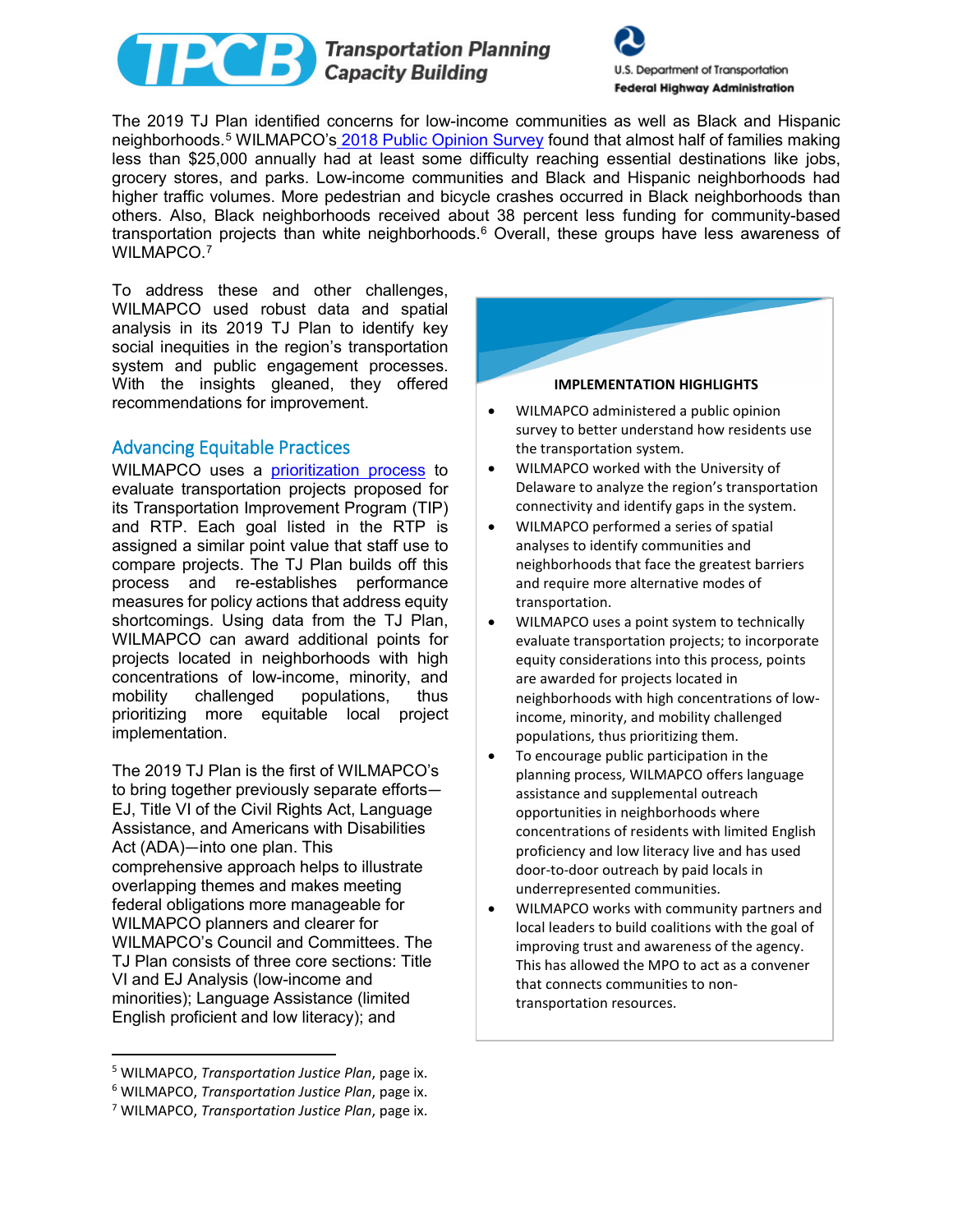# Transportation Planning<br>Capacity Building



Mobility Challenged Analysis. Each section includes information regarding demographics, spatial analysis, public outreach, and recommendations. Overall, the TJ Plan offers a total of 63 recommendations to advance this work and deliver a more equitable transportation system to all those living in the region. High level recommendations are found in the RTP and are subsequently measured in the [Regional Progress Report](http://www.wilmapco.org/regional-progress-report/) WILMAPCO's performance measurement document.

# *Title VI and Environmental Justice Analysis*

WILMAPCO's 2018 Public Opinion Survey found that attitudes about the transportation system differ significantly among Title VI and EJ communities. To better understand these differences, the MPO performed a series of analyses. WILMAPCO worked with the University of Delaware's Center for Applied Demography and Survey Research to analyze the region's transportation connectivity. The connectivity analysis measured reasonable connectivity on all modes of transportation (walking, biking, public transit, car) from each housing unit in the region to nine key destinations like libraries, grocery stores, and low-wage employment centers. Overall, WILMAPCO found that almost all homes were reasonably connected by car to destinations, but, on average, less than a quarter were reasonably connected to key places by alternative modes. [8](#page-2-0)

WILMAPCO then performed a robust spatial analysis to identify where Title VI and EJ groups have settled in different neighborhoods across the Wilmington region. Using these maps as a foundation, WILMAPCO applied 13 transportation equity indicators to analyze various inequities of the transportation system and planning process. Doing so allowed for a more nuanced understanding of the needs and challenges residents in low-income, Black, and Hispanic neighborhoods face. Concerns were highest for residents of predominantly Black neighborhoods, followed by those living in lowincome and Hispanic neighborhoods.<sup>9</sup> Performance measures and methodologies for each indicator (e.g., related to neighborhood connectivity, traffic volumes) are detailed in the plan.

#### *Language Assistance Plan*

The Wilmington region is home to many residents who have limited English proficiency. To include this population in the transportation planning process, WILMAPCO has made a concerted effort to provide language assistance and supplemental outreach opportunities to those who need it. Again, using spatial analysis, the MPO identified neighborhoods with high concentrations of Spanish speakers, Asian language (Chinese, Gujarati, etc.) speakers, and low-literacy adults to ensure that language interpreters and visual and oral feedback opportunities are available to residents during local planning meetings and workshops.

#### *Mobility Challenged Analysis*

Older adults, people with disabilities, and people living in households without vehicles often encounter challenges using the transportation system since it is mainly designed to support private vehicle travel. Like the spatial analysis conducted for low-income and minority communities, WILMAPCO identified neighborhoods with high concentrations of mobility challenged residents and compared them to the regional connectivity analysis to identify areas with high alternative travel needs and low connectivity. Identifying transportation gaps like these enables WILMAPCO to improve the system.

# Stakeholder Collaboration

 $\overline{\phantom{a}}$ 

Over the last decade, WILMAPCO has continued to strengthen its public outreach program. Its [2017](http://www.wilmapco.org/Progress_Report/2017_Regional_Progress_Report.pdf)  [Regional Progress Report](http://www.wilmapco.org/Progress_Report/2017_Regional_Progress_Report.pdf) found that the MPO achieved six of the nine outreach recommendations made in its [2013 Transportation Equity](http://www.wilmapco.org/EJ/2013_EJ_T6_Report.pdf) Report.<sup>[10](#page-2-2)</sup> However, general awareness of WILMAPCO and its

<span id="page-2-2"></span><span id="page-2-1"></span>

<span id="page-2-0"></span><sup>&</sup>lt;sup>8</sup> WILMAPCO, *Transportation Justice Plan*, page vii.<br><sup>9</sup> WILMAPCO, *Transportation Justice Plan*, page xi.<br><sup>10</sup> WILMAPCO, *Transportation Justice Plan*, page 106. The nine recommendations were: 1) Conduct specific outreach to LEP areas; 2) Do not limit outreach to traditional venues; 3) Reach more Hispanics. Participate in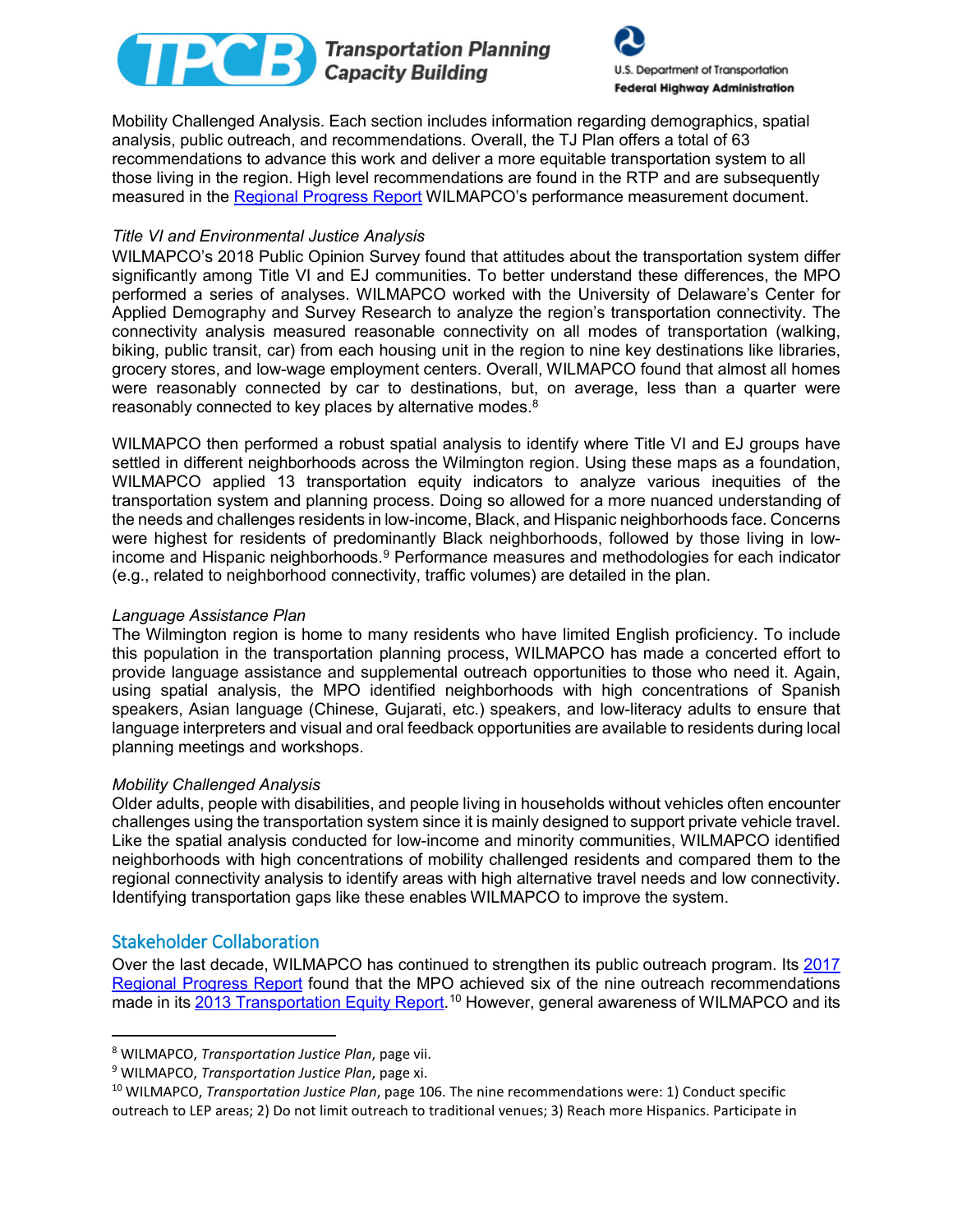



role in the region's transportation planning remains sharply divided by race and class, and its Public Advisory Committee (PAC) lacks equitable representation of minorities.[11](#page-3-0) To advance its goal of becoming a "culturally proficient" planning agency, WILMAPCO uses guidance from the American Planning Association, International Association of Public Participation, and the Urban Institute to better engage with diverse communities and communities impacted by trauma.

WILMAPCO has prioritized working with community partners and local leaders to build coalitions that improve trust and awareness of the agency. This has increased the MPO's understanding of the needs of traditionally underrepresented communities. Expanding the conversation beyond transportation activities (e.g., with housing partners) has allowed WILMAPCO to act as a convener that connects communities to resources outside its purview.

The MPO is also focused on improving its data collection methodology to ensure that the information collected represents the broader community. The MPO uses phone surveys to gather residents' opinions but finds that the results tend to be skewed due to lack of responses from certain demographics. To ensure representative sampling, WILMAPCO established demographic quotas. It found success using community door-to-door surveying and popup exhibit tables in underrepresented communities.

Like planning agencies across the country, the MPO used virtual public outreach methods during the pandemic. While virtual public meetings had high overall attendance, like pre-pandemic in-person meetings, attendance was not always inclusive of regional demographics. This led to the [2020 Urban](http://www.wilmapco.org/data/Tech_Desert_Report_Dec_20.pdf)  [Technology Deserts Report,](http://www.wilmapco.org/data/Tech_Desert_Report_Dec_20.pdf) which identified places with limited computer or internet access, generally due to poverty. The report helped the MPO target where to focus low-tech outreach, including inperson and popup meetings, and door-to-door sampling. This report also had other uses outside of the agency, including the State of Delaware and United Way use of the Report to support grant funding for supplying students with computers and Broadband connections during the pandemic. In addition to these efforts to engage the communities it serves, WILMAPCO makes all data and analysis publicly downloadable and available on its website.

In relation to the development of the TJ Plan, WILMAPCO organized a working group comprised of WILMAPCO staff, members of the WILMAPCO PAC, researchers from the University of Delaware, and officials from the Maryland and Delaware departments of transportation, and the Delaware Transit Corporation. The working group guided the development of the TJ Plan, offering insights and meeting five times between September 2018 and August 2019. MPO staff also delivered presentations to various WILMAPCO committees during this time.

# Next Steps

 $\overline{\phantom{a}}$ 

WILMAPCO is working to implement the proposed recommendations and policy changes listed in the TJ Plan. An updated TJ Report is expected around 2023, which will include follow-up studies and analyses to measure progress, as well as additional communications to the region's communities that emphasize the importance of these efforts. The MPO continues to refine its data collection and

community festivals; 4) Engage Spanish media in an effort to cover our stories; 5) Reach out to the Chinese community. Identify an event to participate in and offer Chinese translation as required; 6) Do not rely on internet outreach. Strive for face to face, oral communications in EJ areas. Be wary of internet-based, on-the-fly, translation services; 7) Revisit the methodology for the public opinion survey; 8) Target air quality and growth management educational outreach to EJ areas; 9) All WILMAPCO planners should receive EJ awareness training, in step with

<span id="page-3-0"></span>other progressive planning practice.<br><sup>11</sup> Per the 2017 Regional Progress Report (page 50), "[T]he percentage of minority PAC members increased from just 4% of the body in 2006 to 18% in 2012. Today, however, only 15% of PAC members are from ethnic or racial minority groups. That figure lags considerably behind the 36% of our region's residents from those communities."